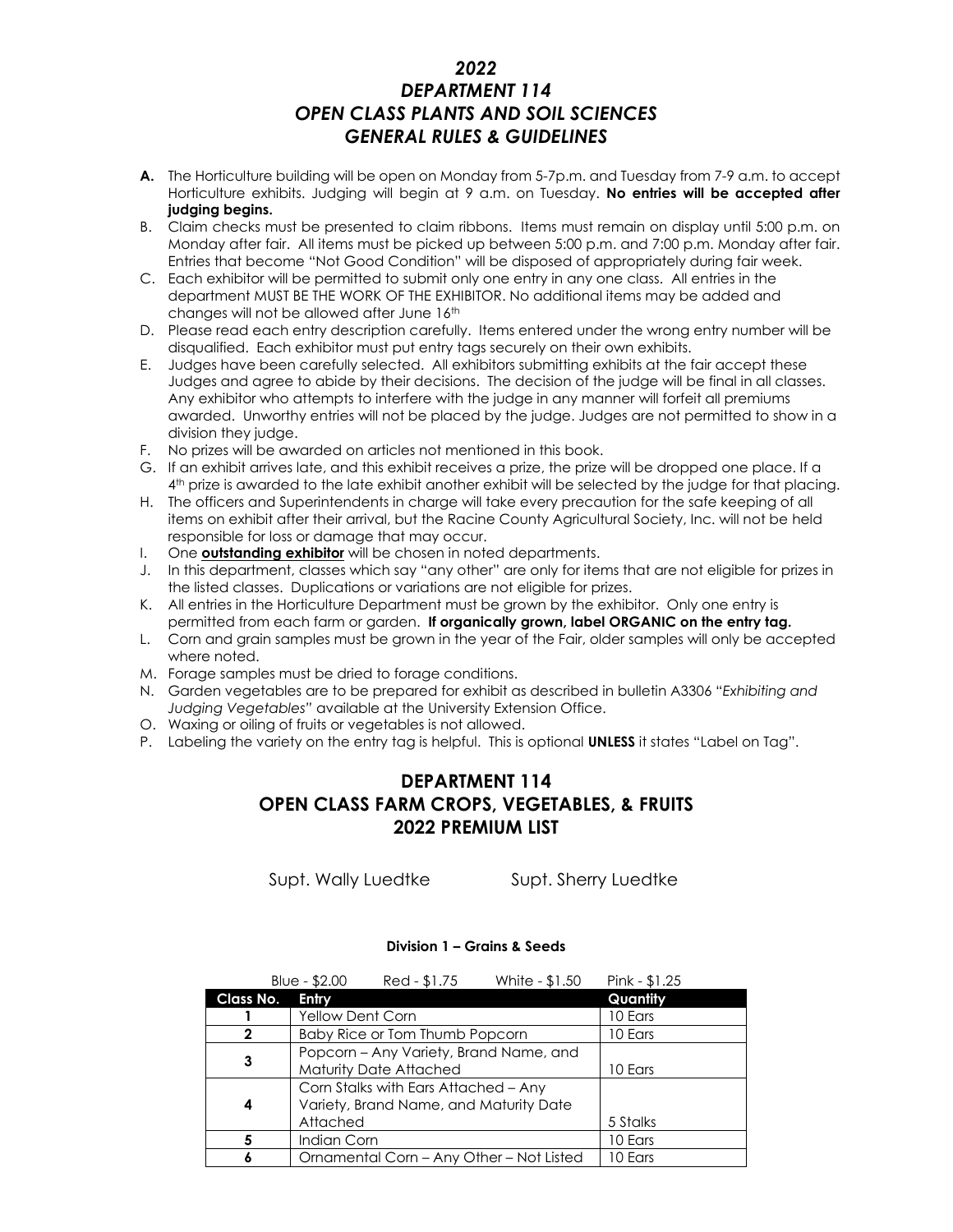|    | Above                                                                                                                               |                                             |                  |
|----|-------------------------------------------------------------------------------------------------------------------------------------|---------------------------------------------|------------------|
| 7  | Tallest Stalk of Corn by Height                                                                                                     |                                             | 1 Stalk          |
| 8  | Winter Wheat                                                                                                                        |                                             | 4 Quarts Cleaned |
| 9  | Oats - Any Variety                                                                                                                  |                                             | 4 Quarts Cleaned |
| 10 | Soy Beans - Any Variety - Last Years                                                                                                |                                             | 4 Quarts Cleaned |
| 11 | Any Other Variety Seed                                                                                                              |                                             | 4 Quarts Cleaned |
| 12 | Largest Sunflower Head by Width                                                                                                     |                                             | 1 Head           |
| 13 | Tallest Sunflower Stalk by Height                                                                                                   |                                             | 1 Stalk          |
| 14 | Largest Head                                                                                                                        | Most Sunflower Heads on a Stalk - If Tied - |                  |
| 15 | Sheaf of Winter Wheat                                                                                                               | 2 inches in diameter at upper band          |                  |
| 16 | Sheaf of Pedigree Barley                                                                                                            | 2 inches in diameter at upper band          |                  |
| 17 | Sheaf of Pedigree Oats                                                                                                              | 2 inches in diameter at upper band          |                  |
| 18 | Any Other Grain Sheaf                                                                                                               | 2 inches in diameter at upper band          |                  |
| 19 | Sheaf First Cutting Alfalfa                                                                                                         | 3 inches in diameter at lower band          |                  |
| 20 | <b>Sheaf Second Cutting</b><br>Alfalfa                                                                                              | 3 inches in diameter at lower band          |                  |
| 21 | Sheaf Third Cutting Alfalfa                                                                                                         | 3 inches in diameter at lower band          |                  |
| 22 | <b>Sheaf Sweet Clover</b>                                                                                                           | 3 inches in diameter at lower band          |                  |
| 23 | Sheaf Red Clover -<br>Medium                                                                                                        | 3 inches in diameter at lower band          |                  |
| 24 | Any Other Variety Sheaf                                                                                                             | 3 inches in diameter at lower band          |                  |
| 25 | Alfalfa Hay - Baled - 30" x 18" if from round bale, no section<br>larger than the standard bale size and not smaller than 25" x 12" |                                             |                  |
| 26 | Mixed Hay - Baled - 30" x 18" if from round bale, no section<br>larger than the standard bale size and not smaller than 25" x 12"   |                                             |                  |

## **Division 2 – Vegetables**

| Blue - \$1.75 | Red - \$1.50 | White - \$1.25 | Pink - \$1.00 |  |
|---------------|--------------|----------------|---------------|--|
|               | <b>BEANS</b> |                |               |  |

| Class No. Entry |                         | Quantity |
|-----------------|-------------------------|----------|
|                 | Beans - Green Snap      |          |
|                 | Beans - Yellow Wax      |          |
|                 | Beans - Roma or Italian |          |
|                 | Beans - Roval Purple    |          |

**BEETS**

| Class No. Entry |                       | Quantity |
|-----------------|-----------------------|----------|
|                 | Beets - Table – Round |          |
|                 | Beets - Table – Flat  |          |
|                 | Beets – White         |          |
|                 | Beets – Golden        |          |
|                 | Beets – Any Other     |          |

**CABBAGE**

| Class No. Entry |                            | Quantity |
|-----------------|----------------------------|----------|
| 10              | Cabbage – Drumhead or Flat |          |
|                 | Cabbage – Red              |          |
| 12              | Cabbage – Round or Pointed |          |
| 13              | <b>Chinese Celery</b>      |          |
| 14              | Largest Cabbage            |          |

## **CARROTS**

| Class No. | Entry                                    | Quantity |
|-----------|------------------------------------------|----------|
| 15        | Carrots – Bunching or Streamlined        | ≏        |
| 16        | Carrots - Half Long                      |          |
| 17        | Carrots – Short                          |          |
| 18        | Carrots – Purple                         |          |
| 19        | Carrots – Any Other Variety not Listed – |          |
|           | Label on Tag                             | 3        |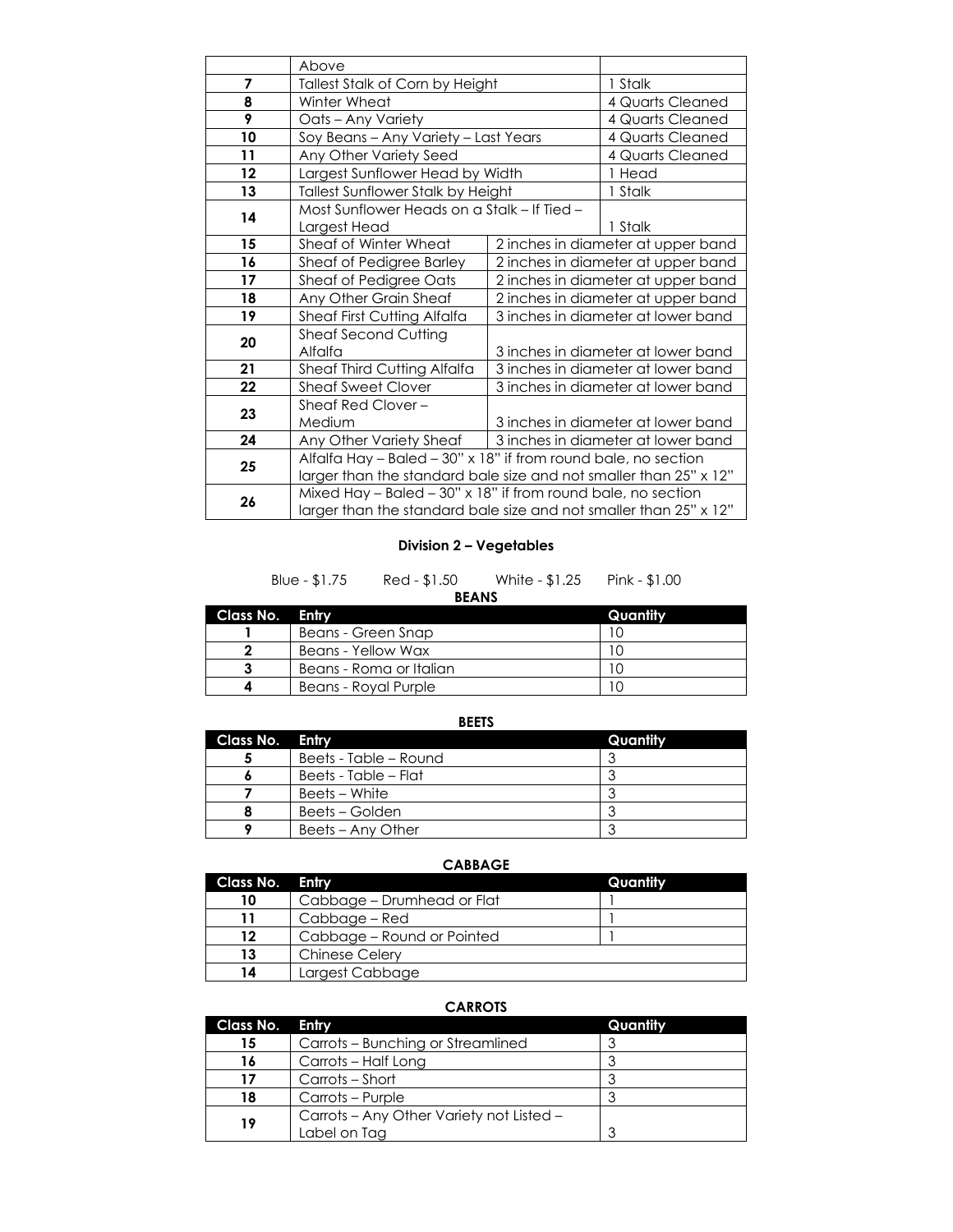### **CAULIFLOWER**

| Class No. Entry |                       | Quantity |
|-----------------|-----------------------|----------|
| 20              | Cauliflower – Cheddar |          |
| 21              | Cauliflower – Green   |          |
| 22              | Cauliflower – Lime    |          |
| 23              | Cauliflower - Purple  |          |
| 24              | Cauliflower - White   |          |

## **CUCUMBERS**

| <b>Class No.</b> | <b>Entry</b>                              | Quantity |
|------------------|-------------------------------------------|----------|
| 25               | Cucumber - Burpless Strain                |          |
| 26               | Cucumber - Large Ripe                     | n        |
| 27               | Cucumber – Long, Slicing Type             |          |
| 28               | Cucumber - Pickling Type                  |          |
| 29               | Cucumber – Any Other Variety – Not Listed |          |
|                  | - Label on Tag                            |          |

#### **EGGPLANT**

| Class No. Entry |                                                             | Quantity |
|-----------------|-------------------------------------------------------------|----------|
| 30              | Eggplant – Purple                                           |          |
| 31              | Eggplant - Mini                                             |          |
| 32              | Egaplant – Any Other Variety – Not Listed –<br>Label on Tag |          |

### **ONIONS – Do NOT Peel Trim roots to ½" in length**

| <b>Class No.</b> | Entry                                                                                               | Quantity           |
|------------------|-----------------------------------------------------------------------------------------------------|--------------------|
| 33               | Onions - Bunching - 6 inches in total length                                                        | 3 stems in a bunch |
| 34               | Onions – Red – Mature – Trim tops to $\frac{1}{2}$ " to<br>$\frac{3}{4}$                            | 4                  |
| 35               | Onions - Spanish or Bermuda Variety -<br>Immature – Trim tops to $\frac{1}{2}$ " to $\frac{3}{4}$ " | 4                  |
| 36               | Onions – White – Mature – Trim tops to $\frac{1}{2}$ "<br>to $\frac{3}{4}$ "                        | 4                  |
| 37               | Onions – Any Yellow Variety – Mature – Trim<br>tops to $\frac{1}{2}$ " to $\frac{3}{4}$ "           | 4                  |

|                 | <b>PEAS</b>                       |          |
|-----------------|-----------------------------------|----------|
| Class No. Entry |                                   | Quantity |
| 38              | Peas - Any Variety - Label on Tag | 10 Pods  |

#### **PEPPERS**

| Class No. | Entry                                   | Quantity |
|-----------|-----------------------------------------|----------|
| 39        | Peppers – Green – Any Large Variety     |          |
|           | Peppers - Hot - 4" and Over in Length - |          |
| 40        | Including Stem                          | З        |
|           | Peppers - Hot - Under 4" in Length -    |          |
| 41        | Including Stem                          | 3        |
| 42        | Pepper – Sweet Red                      | 3        |
| 43        | Pepper – Sweet Yellow Banana Type       | 3        |
| 44        | Peppers - Sweet - Any Other Variety     | 3        |

## **POTATOES**

| <b>Class No.</b> | Entry                              | Quantity     |
|------------------|------------------------------------|--------------|
| 45               | Kennebec                           | 4 on a plate |
| 46               | Norland                            | 4 on a plate |
| 47               | Ohio                               | 4 on a plate |
| 48               | Pontiac                            | 4 on a plate |
| 49               | Russet                             | 4 on a plate |
| 50               | Superior                           | 4 on a plate |
| 51               | Yukon Gold                         | 4 on a plate |
| 52               | Any Other Variety - Labeled on tag | 4 on a plate |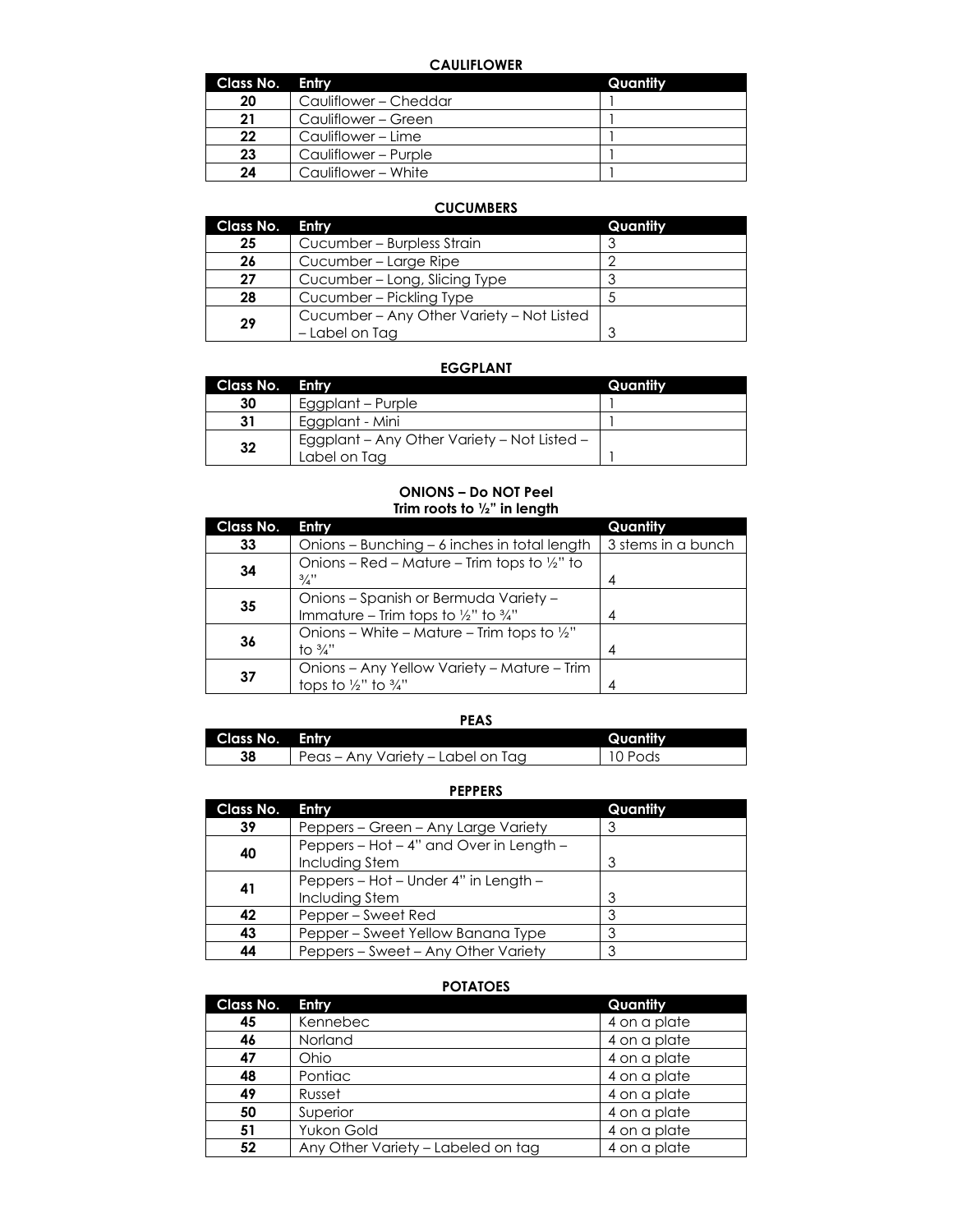## **PUMPKINS**

| Class No. | Entry                                   | Quantity |
|-----------|-----------------------------------------|----------|
| 53        | Field / Jack O Lantern                  |          |
| 54        | Mini Pumpkin - Orange                   |          |
| 55        | Mini Pumpkin - White                    | 3        |
| 56        | Pie                                     |          |
| 57        | White                                   |          |
| 58        | Heaviest Pumpkin by Weight              |          |
|           | Pumpkin – Any Other Type – Not Listed – |          |
| 59        | Label on Tag                            |          |

## **SQUASH**

| Class No. | Entry                                                 | Quantity       |
|-----------|-------------------------------------------------------|----------------|
| 60        | Squash - Acorn                                        |                |
| 61        | Squash - Buttercup                                    |                |
| 62        | Squash - Butternut                                    |                |
| 63        | Squash - Hubbard                                      |                |
| 64        | Squash - Zucchini - Green                             | 2              |
| 65        | Squash - Zucchini - Yellow                            | $\overline{2}$ |
| 66        | Squash - Summer - Any Other Variety -<br>Label on Tag |                |
|           | Squash - Winter - Any Other Variety -                 |                |
| 67        | Label on Tag                                          |                |
| 68        | Heaviest Squash by Weight                             |                |
| 69        | Longest squash by Length                              |                |

## **SWEET CORN**

| Class No. | Entry                                   | Quantity |
|-----------|-----------------------------------------|----------|
| 70        | Sweet Corn - Yellow - Husked            |          |
|           | Sweet Corn – Any Other Variety – Husked |          |

## **TOMATOES**

| <b>Class No.</b> | Entry                                     | Quantity          |
|------------------|-------------------------------------------|-------------------|
| 72               | Tomatoes - Cherry Type - Red              | 5                 |
| 73               | Tomatoes - Cherry Type - Green            | 5                 |
| 74               | Tomatoes - Cherry Type - Yellow           | 5                 |
| 75               | Tomatoes – Cherry Type – Any Other        | 5                 |
| 76               | Tomatoes - Heirloom                       | 4                 |
| 77               | Tomatoes – Small Variety – Red            | 4                 |
| 78               | Tomatoes - Small Variety - Green          | 4                 |
| 79               | Tomatoes - Large Variety - Red            | 4                 |
| 80               | Tomatoes - Large Variety - Green          | 4                 |
| 81               | Tomatoes - Large Variety - Yellow         | 4                 |
| 82               | Tomatoes - Micro Mini                     | 1 Complete Branch |
| 83               | Tomatoes - Paste - Roma Type - Red        | 4                 |
| 84               | Tomatoes – Paste – Roma Type – Green      | 4                 |
| 85               | Tomatillo                                 | 4                 |
|                  | Tomatoes - Any Other Variety Not Listed - |                   |
| 86               | Ripe – Label on Tag                       | 4                 |

## **MELON**

| Class No. | Entry                                | Quantity |
|-----------|--------------------------------------|----------|
| 87        | Watermelon - Midget                  |          |
| 88        | Watermelon - Oblong                  |          |
| 89        | Watermelon - Round                   |          |
| 90        | Heaviest Watermelon by Weight        |          |
| 91        | Muskmelon                            |          |
| 92        | Melon - Any Other Melon not Listed - |          |
|           | Label on Tag                         |          |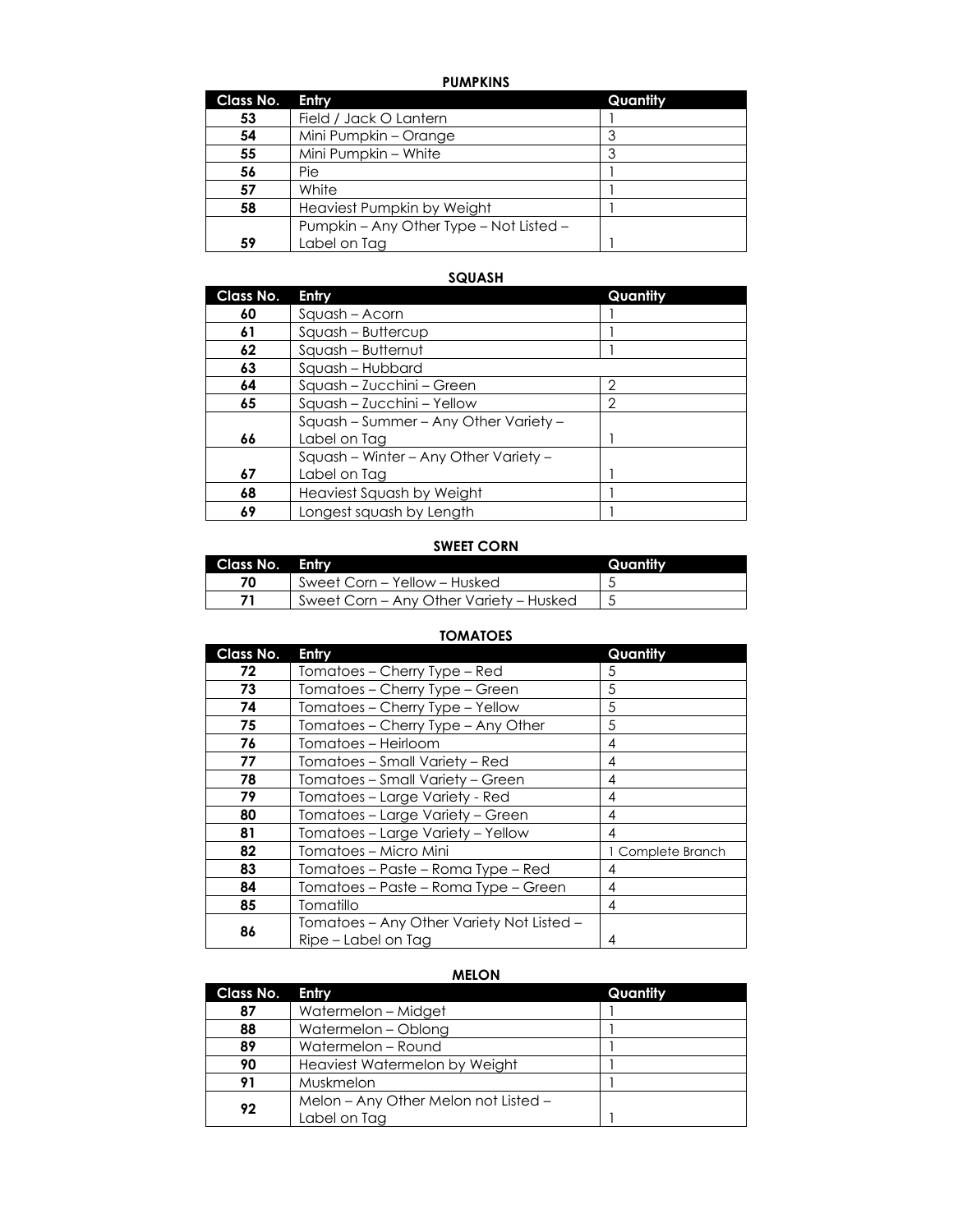#### **MISCELLANEOUS**

| Class No. | Entry                                              | Quantity               |
|-----------|----------------------------------------------------|------------------------|
| 93        | Broccoli - trim stems to 6" in length              | 1 Head or 3 Stems Tied |
| 94        | <b>Brussel Sprouts</b>                             | 6                      |
| 95        | Celery                                             | 1 Bunch                |
| 96        | Cushaw - Any Variety                               | 2                      |
| 97        | Garlic - Trim roots to $\frac{1}{2}$ " in length - |                        |
|           | Top Trim to 1 Inch                                 | 3 Bulbs                |
| 98        | Garlic - Braided                                   | 7 bulbs minimum        |
| 99        | Gourds - Any Variety from this                     |                        |
|           | growing season only - Label on Tag                 | 5                      |
| 100       | Hops - Any Variety - Label on Tag                  | 2 feet minimum         |
| 101       | Kohlrabi                                           | 3                      |
| 102       | Leek                                               | 3                      |
| 103       | Lettuce                                            | 1 Head                 |
| 104       | Radishes - Any Variety                             | 5                      |
| 105       | Oddest Shaped Vegetable - Labeled                  |                        |
|           | on Tag                                             |                        |
| 106       | Oddest Variety Vegetable - Labeled                 |                        |
|           | on Tag                                             |                        |
| 107       | Any Other Variety Vegetable Not                    |                        |
|           | Listed Above - Labeled on Tag                      |                        |
|           | Root Type Vegetable                                | 3                      |
|           | Bean or Pea Type Vegetable                         | 10                     |
|           | <b>Stalk Type Vegetable</b>                        | 5                      |
|           | Any Other Large Vegetable or                       |                        |
|           | Single Head Forming Vegetable                      |                        |

#### **GARDEN VEGETABLE DISPLAY**

Blue - \$5.50 Red - \$4.50 White - \$3.50 Pink - \$2.50

- A. Emphasis in the display is on a well-balanced garden rather than on individual exhibits.
- B. An entry shall fit in boxes provided by the Fair.
- C. Each exhibitor shall be limited to one entry from the same garden. The products for each entry must come from the exhibitor's own garden.
- D. Six (6) different vegetables from the following list make up a Garden Display and quantities of each vegetable are noted.

| <b>Class No.</b> | Entry                        | Quantity |
|------------------|------------------------------|----------|
| 108              | Garden Vegetable Display     |          |
|                  | Beans - Green, Yellow, Royal |          |
|                  | Purple                       | 10       |
|                  | <b>Beets</b>                 | 3        |
|                  | <b>Broccoli</b>              |          |
|                  | Cabbage                      |          |
|                  | Carrots - Long or Short      | 4        |
|                  | Cauliflower                  |          |
|                  | Cucumbers                    | 2        |
|                  | Eggplant                     |          |
|                  | Kohlrabi                     | 3        |
|                  | Muskmelon                    |          |
|                  | Onions - White or Yellow     |          |
|                  | Parsnips                     | 3        |
|                  | Peppers - Green or Red       | 3        |
|                  | Potatoes                     | 3        |
|                  | Squash - Winter or Summer    |          |
|                  | <b>Sweet Corn</b>            | 3        |
|                  | Tomatoes – Red or Green      | 3        |
|                  | Turnips                      | 3        |
|                  | Watermelon                   |          |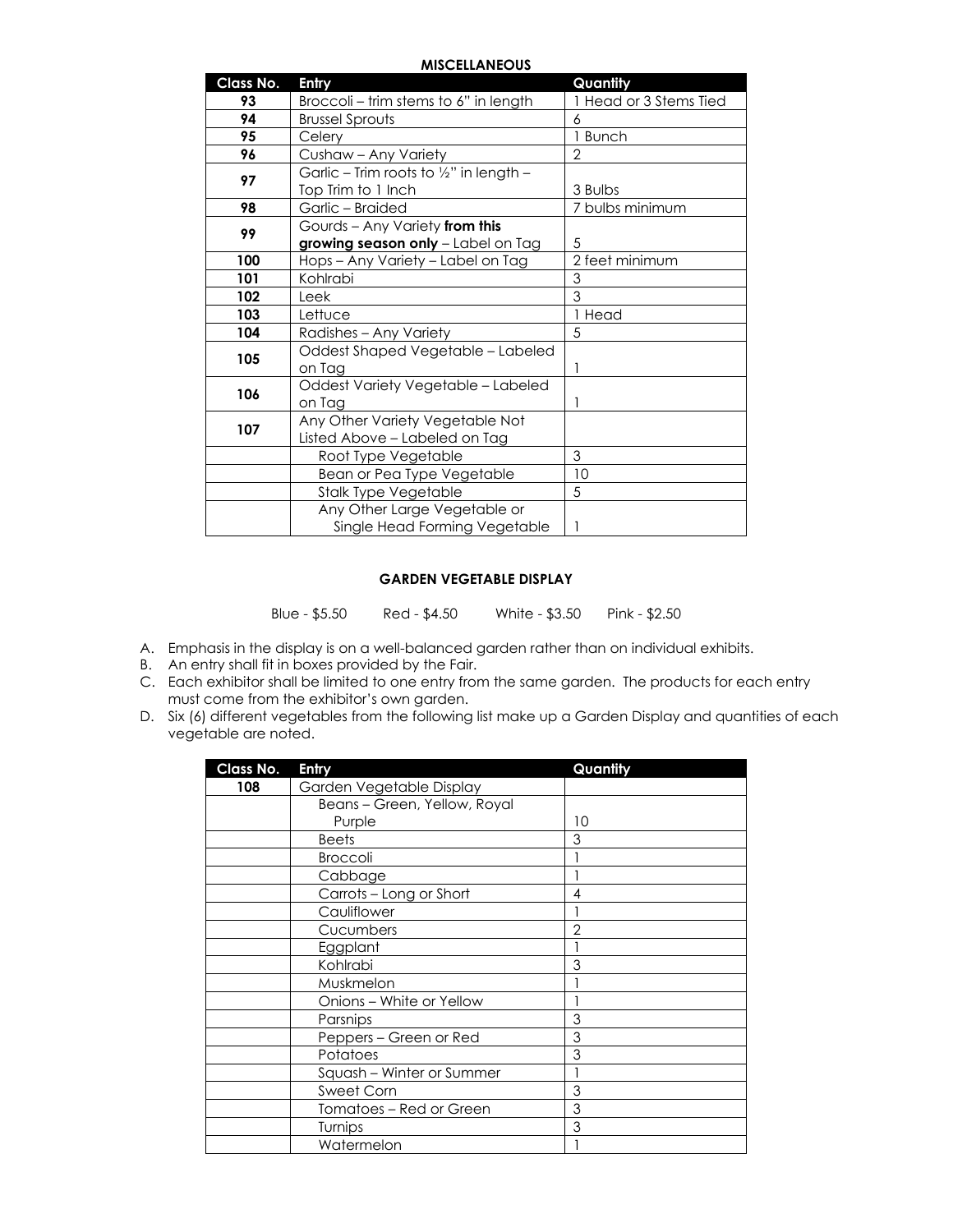**HERBS**

- A. All plants of this growing season only.
- B. One bunch is four stems tied together which is not to exceed 9" in length with the exception of Classes 112 & 113.
- C. Fresh herbs can be placed in a wine cooler type bottle with water, but herbs should be tied together.

| Class No. | Entry                                                                                             |
|-----------|---------------------------------------------------------------------------------------------------|
| 109       | Collection of 3 different varieties of Herb Bunches - Dried - Label<br>each Bunch                 |
| 110       | Collection of 3 different varieties of Herb Bunches - Fresh Cut -<br>Label each Bunch             |
| 111       | Collection of Edible Flowers – 4 Varieties – 3 Each                                               |
| 112       | Lavender – Any Variety – Bunch of 12 Stems – Tied – not to<br>exceed 12" in length excluding head |
| 113       | Fresh Dill – Bunch of 4 Stems – Tied – not to exceed 12" in length<br>excluding head              |
| 114       | Potted Salad Garden – Min of 3 Varieties – Label on Tag                                           |
| 115       | Potted Veggie Garden - Min of 3 Varieties - Label on Tag                                          |

#### **Division 3 – Fruits**

Blue - \$2.50 Red - \$2.25 White - \$2.00 Pink - \$1.75

#### **APPLES**

| Class No.    | Entry                            | Quantity |
|--------------|----------------------------------|----------|
|              | Cortland                         | 5        |
| $\mathbf{2}$ | <b>Duchess</b>                   | 5        |
| 3            | Empire                           | 5        |
| 4            | Fameuse or Snow                  | 5        |
| 5            | Ginger Gold                      | 5        |
| 6            | Golden Delicious                 | 5        |
| 7            | Golden Russet                    | 5        |
| 8            | Honeycrisp                       | 5        |
| 9            | Ida Red                          | 5        |
| 10           | Jonagold                         | 5        |
| 11           | Jonathan                         | 5        |
| 12           | Lodi                             | 5        |
| 13           | MaCouns                          | 5        |
| 14           | McIntosh                         | 5        |
| 15           | Northern Spy                     | 5        |
| 16           | Paula Red                        | 5        |
| 17           | <b>Red Delicious</b>             | 5        |
| 18           | Russet                           | 5        |
| 19           | Spartan                          | 5        |
| 20           | Winesap                          | 5        |
| 21           | <b>Wolf River</b>                | 5        |
| 22           | Any Other Variety - Label on Tag | 5        |

#### **5 specimens constitute a plate**

#### **CRAB APPLES**

| Class No. Entry |                                  | Quantity    |
|-----------------|----------------------------------|-------------|
| 23              | Hyslop                           | Plate of 10 |
| 24              | Whitney                          | Plate of 10 |
| 25              | Any Other Variety - Label on Tag | Plate of 10 |